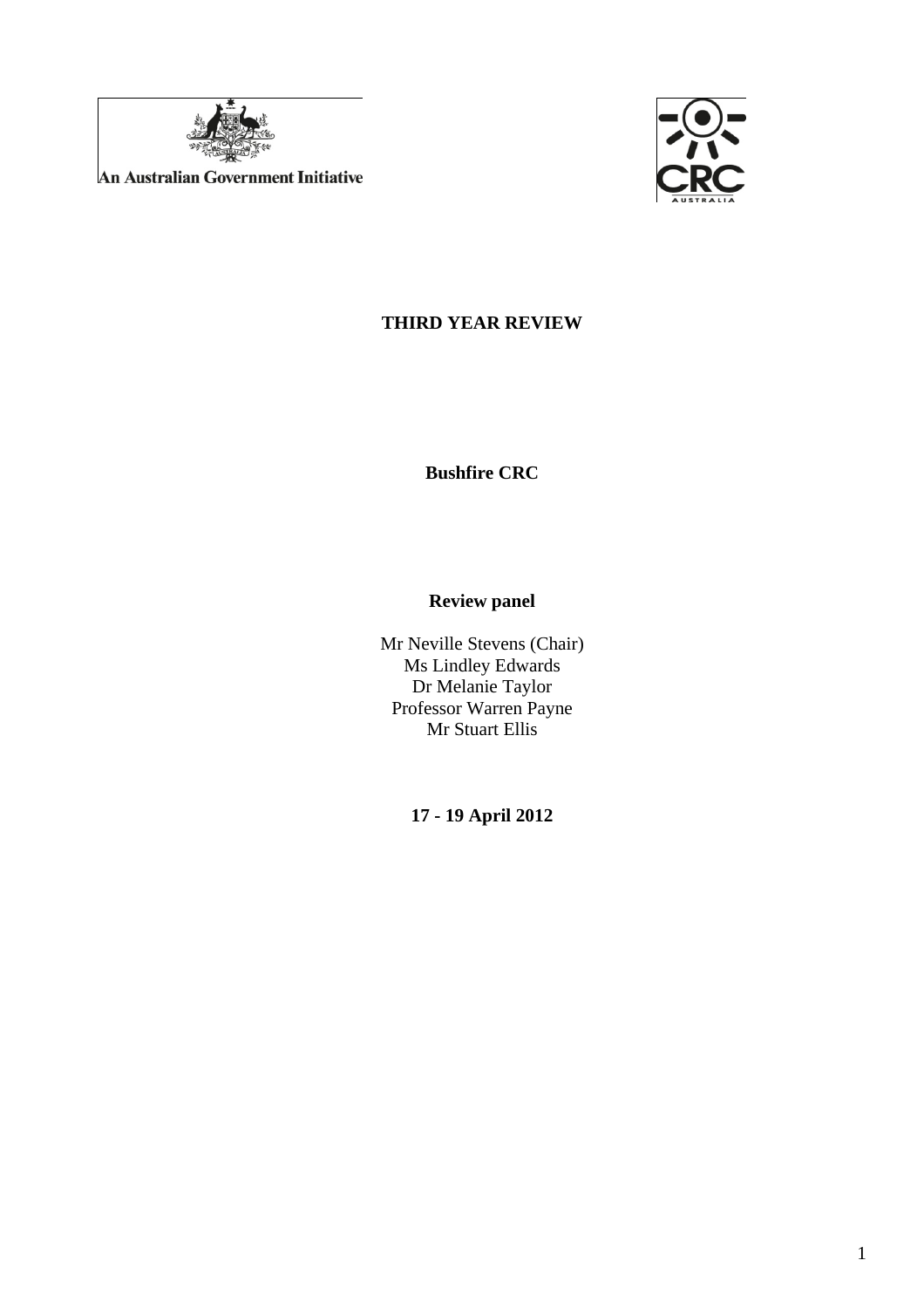#### **Disclaimer**

In accordance with Clause 22.1 of the Agreement between the Commonwealth of Australia and Bushfire Cooperative Research Centre Limited in relation to the Bushfire CRC, the Commonwealth will not disclose the contents of this report to a third party without prior written approval of the company. In accordance with Clause 22.4 of the Agreement, the Commonwealth is not in breach of the Agreement if information: is disclosed by the Commonwealth to the responsible Minister; is disclosed by the Commonwealth in response to a request by a House or a Committee of the Parliament of the Commonwealth of Australia; is disclosed by the Commonwealth in circumstances authorised by law; is required by law to be disclosed; or is in the public domain otherwise than due to a breach of this clause.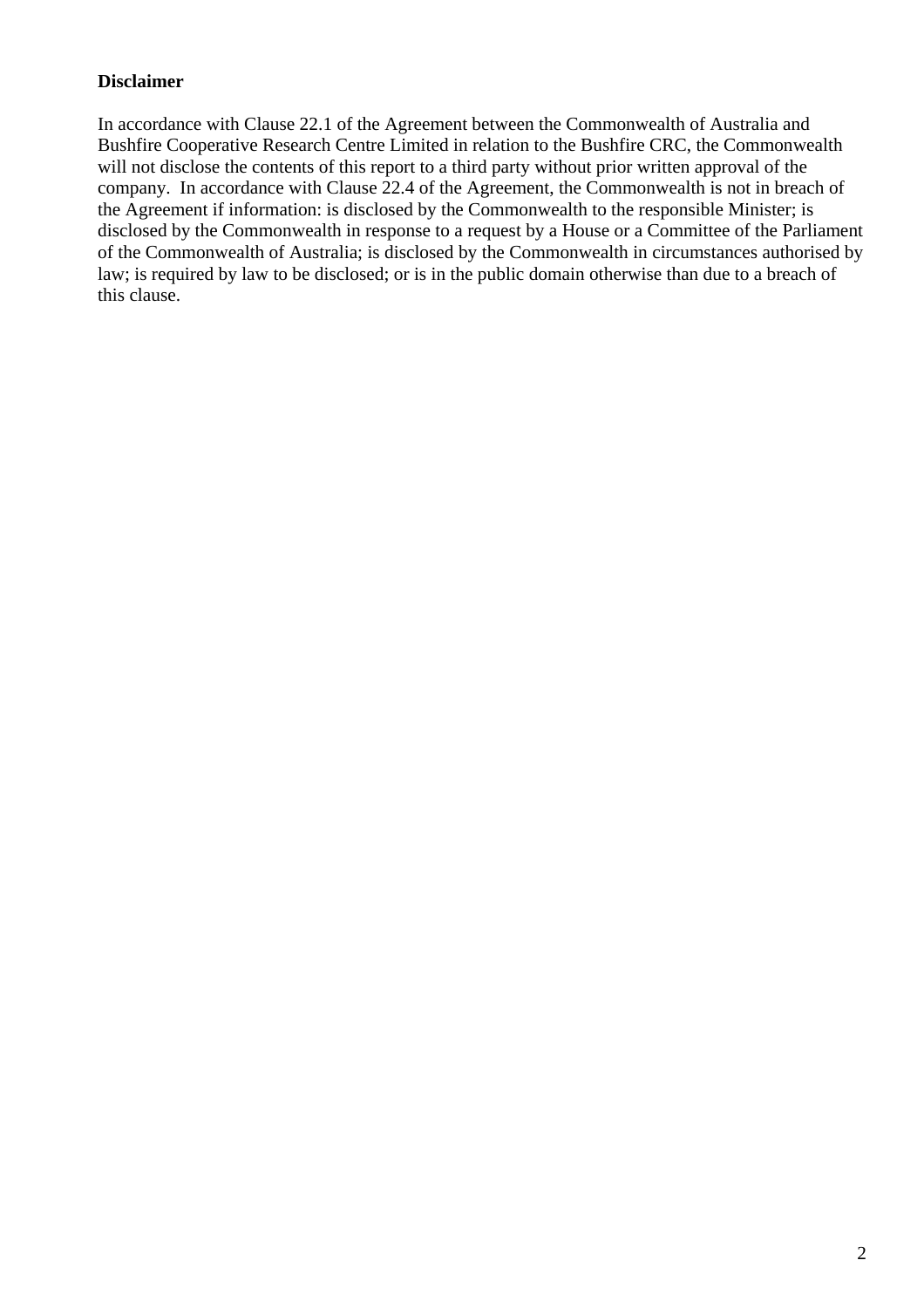## **Background**

The performance review of the Bushfire CRC was undertaken by an independent review panel (the panel) consisting of Mr Neville Stevens (Chair), Ms Lindley Edwards, Dr Melanie Taylor, Professor Warren Payne, and Mr Stuart Ellis at the Bushfire CRC headquarters on Level 5/340 Albert Street, Melbourne on 16 - 19 April 2012. The review was also attended by Mr Anthony Murfett, Mr Kris Browne and Mr Philip Hodgson of the department of Industry, Innovation, Science, Research and Tertiary Education (DIISRTE) acting as the secretariat.

First established after the 2002 selection round, the Bushfire CRC was awarded program funding of \$24.8 million for a term of seven years commencing 1 July 2003. During its funding term the CRC received additional funding from the Australian Government of \$350,000 per annum over three years for a community outreach program and another \$1 million over three years from the Australian Government to fund research on fire effects in alpine regions. Total funding to 30 June 2010 was \$28.85m.

Following the findings of the Victorian Bushfires Royal Commission in 2009 the Australian Government announced in the 2009 10 Budget a further \$5 million per annum over three years for the Bushfire CRC to undertake research that addresses issues raised by the Victorian Bushfires Royal Commission. This new funding was additional to the CRC's initial seven year funding agreement.

The Commonwealth Agreement was executed on 14 July 2010, the Participants Agreement was finalised on 5 October 2010 and payments commenced on 14 October 2010. Under its current Commonwealth Agreement, the CRC grant period will end on 30 June 2013.

The CRC has recently requested a 12 month extension to its current term utilising existing Australian Government funding and additional in kind resources from its participants. The CRC believes that the extension will: provide greater scope to deliver on its 'fourth year' impacts as described in its application; assist its graduate students complete their courses; and assist researchers and end users to put research outcomes into use. The proposal would also provide additional time for the CRC to consider its transition to a hazard management institute as recommended by the Victorian Bushfires Royal Commission.

Under the Commonwealth Agreement executed in 2010 the research to be undertaken by the Bushfire CRC covers three programs:

#### **1. Understanding the risk**

This program aims to understand the underlying risk to, and exposure of, the community to fire and examine the things communities' value. It will explore and make sense of social conflicts by examining the complexity of legislation, regulations and policy, relating to fire management and build a risk evaluation model that can help residents, policymakers, asset owners and fire managers simulate the impact of decisions and examine the trade offs.

#### **2. Communicating the risk**

This program focuses on the communication of risk and threat: how are warnings and information best communicated and, for example, which media should be used? Research focuses on what people actually do, why they do it and what tools, methods and techniques can be used by public safety authorities to better ensure the safest behaviour under the types of conditions that occur in major events.

#### **3. Managing the risk**

This program addresses the transition of identified risk into a direct threat. It considers extreme events such as those that occurred in the Victorian bushfires (7 February 2009). Particular consideration is given to the role of incident coordination at the levels above the incident management team; as well as the ability to obtain timely information (situation awareness) consistent with fire prediction and other warnings. Also, the ability to resource threat events effectively and consider the impact of events on important infrastructure and resources.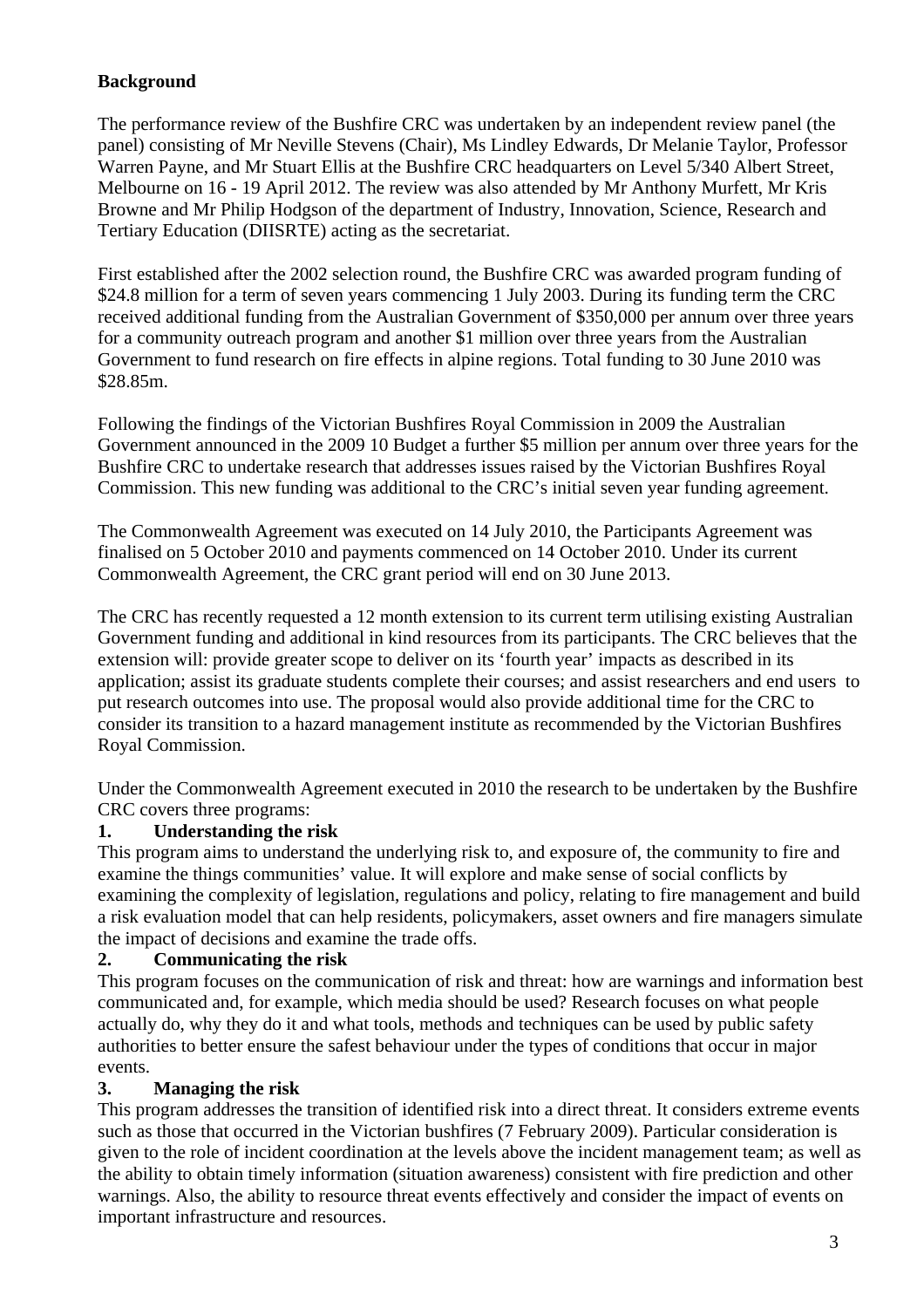The key impacts of the research programs will be:

- reduction in the marginal cost of service delivery;
- reduction in loss of life, fire related injuries and community health;
- reduction in property losses;
- reduction in community anxiety, better community resilience and reduced losses in ecosystem services.

#### **Summary**

The panel concluded that the Bushfire CRC:

- 1. Demonstrates sound governance and committee structures that effectively involve stakeholders, researchers and end users;
- 2. Has a high level of interaction between end users and researchers from determination of the scope of research projects through monitoring progress and in using results. Undertakes social and technical research of high quality that is valued by end users;
- 3. Manages research progress in a sound manner but with sufficient flexibility to take account of opportunities emerging during a research project; and
- 4. Operates a successful post graduate program that supports students and integrates them into the work of the CRC and that of the CRC participants.

The panel noted particularly the strong support of stakeholders and end users, at very senior levels, to the CRC and the extent to which evidence based research from the CRC was supporting cultural change within the participant organisations.

The panel's main concern centred on measuring impact from the outcomes of the CRC's research and that the impact tool understated these actual and potential benefits. It was clear to the panel that the research was being taken up with enthusiasm by participants, even where the results may not be the most palatable to those organisations. The panel has made a number of recommendations for the CRC to measure these impacts more realistically.

Overall, the panel has made broad recommendations in relation to:

- 1. The use of metrics and data collection to evaluate the delivery of outputs and the uptake by end users, including the broader community, to better evidence the impacts and to validate the impact tool in exemplifying the value of the CRC. In this regard the CRC should work with the department to clarify and make better use of the impact tool.
- 2. The use of web based tools specifically social media in knowledge transfer and diffusion to the community; as well as for promoting its education program.
- 3. The professional development of students and in particular the provision of more regular training courses in fields of professional writing, project management, media and intellectual property.
- 4. Expanding its end user and stakeholder base as part of its transition options and future research objectives. The panel considers that the CRC would be advantaged by having – even if non financial – a relationship with end user groups as diverse as the insurance and utilities industries.

Finally, the panel supports the CRC proposal to extend its funding term by 12 months to 2014.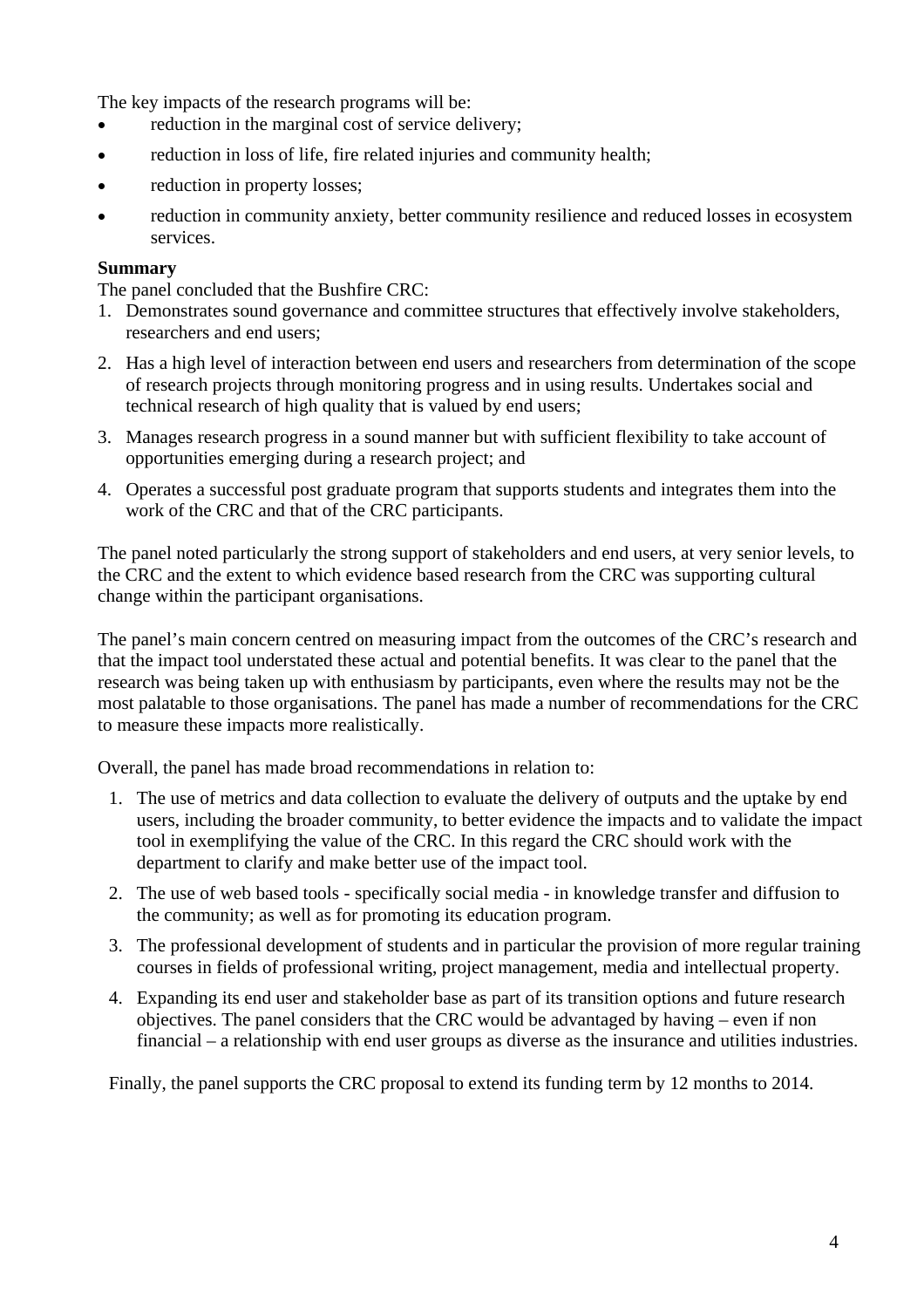#### **Panel recommendations**

Recommendation 1: The panel recommends the CRC widen its stakeholder base to reflect its future plans and proposed scope and to assist in the diffusion and take up of outputs to the broader community (including; insurance groups, local government, other emergency services, and utilities).

Recommendation 2: The panel recommends the CRC explore and implement additional *metrics to track research* quality and use at a program level using both leading and lagging indicators.

Recommendation 3: The panel recommends the CRC improve its research data management systems to facilitate secondary analysis of data collected by CRC participants.

Recommendation 4: The panel recommends the CRC evaluate the impact and outcomes of the research and to try and identify appropriate *metrics to track and measure usage* (for all potential impacts).

Recommendation 5: The panel recommends the CRC explore *metrics to track and measure impact* to evaluate success / uptake of research outputs (including web based tools) to evidence change – fire policy, operation processes, industry standards, and social awareness.

Recommendation 6: The panel recommends the CRC revise the impact tool in consultation with stakeholders (end users) and the department to reflect more realistic estimates of impact and for the benefit of the CRC post CRC program funding.

Recommendation 7: The panel recommends the CRC explore and implement a formal system to evaluate the quality of its Research Education program.

Recommendation 8: The panel recommends the CRC introduce more regular professional development courses (not just annual training workshops via the annual conference).

Recommendation 9: The panel recommends the CRC explore options to track and survey the impacts of the CRC through alumni both inside and outside the existing set of end user agencies, industries, and SMEs, to explore the impact of its education program, research activity and its knowledge diffusion into the community.

Recommendation 10: The panel recommends the CRC expand its work on web material and social media to improve diffusion of information, knowledge, and research (web engines / social media, web content).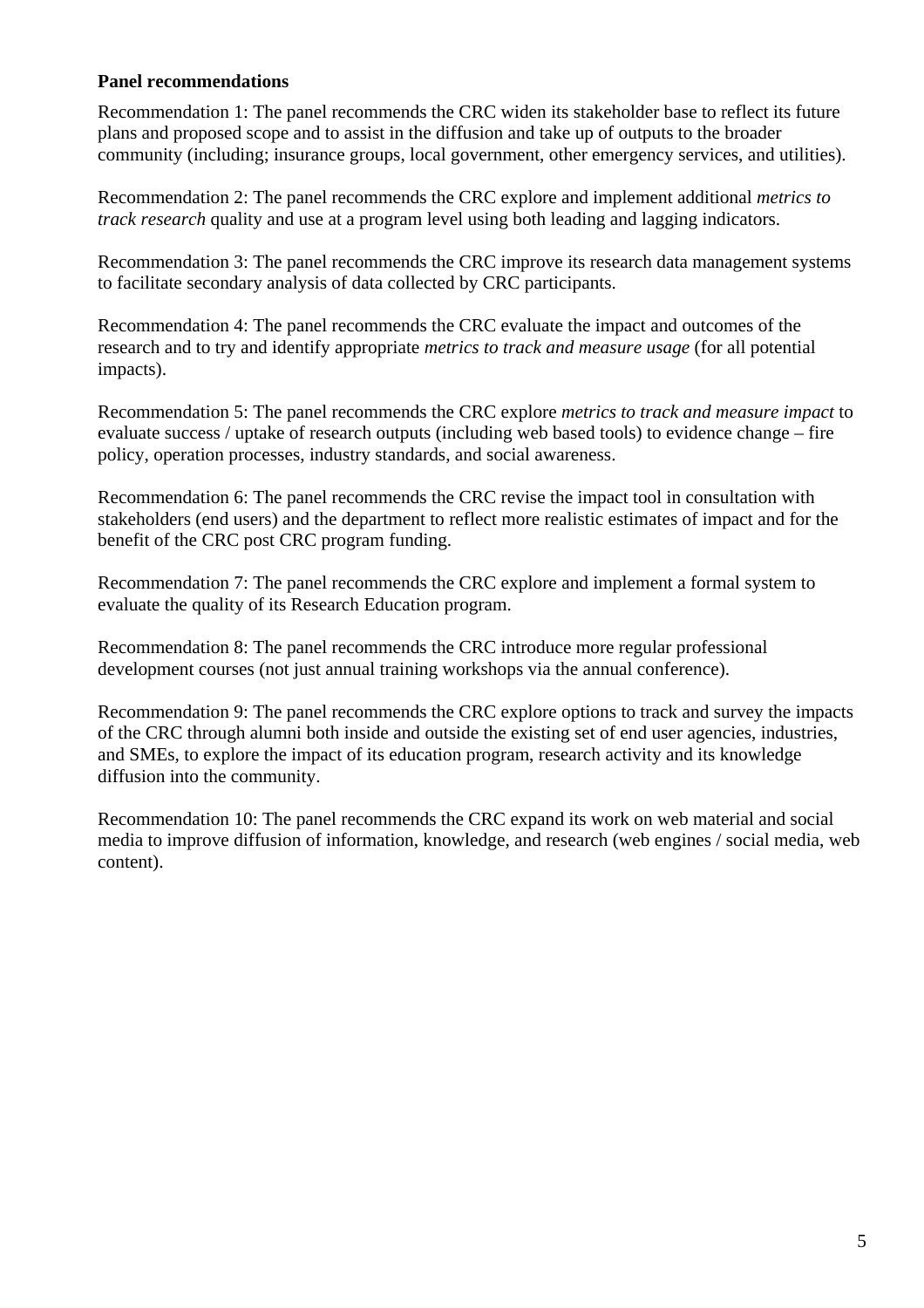## **The review**

## **Terms of reference and conduct of review**

The terms of reference for the review (**Annex A**) reflect the Performance Review Guidelines document available on the CRC program website at [www.crc.gov.au](http://www.crc.gov.au/).

The review was conducted over 3 days, 17 19 April 2012, at the Bushfire CRC headquarters on Level 5/340 Albert Street, Melbourne.

A detailed agenda, including the key areas of investigation supporting the terms of reference, and program is at **Annex B**.

## **Membership of the independent review panel**

The independent review panel consisted of:

- Mr Neville Stevens (Chair),
- Ms Lindley Edwards,
- Dr Melanie Taylor,
- Professor Warren Payne, and
- Mr Stuart Ellis

A brief biography is provided at **Annex C**.

All panel members signed confidentially agreements and adhered with the CRC program *code of conduct, conflict of interest and confidentiality guidelines*.

#### **Administrative support and observers**

Mr Philip Hodgson (Assistant Manager) and Mr Kris Browne (Manager) of the Strategy and Communications Section attended to observe and provide administrative support. Mr Anthony Murfett, General Manager, CRC Branch attended as an observer for the second day of the review.

#### **Documentation**

The following documentation was provided to the panel prior to the review visit:

- Departmental brief on the history of the CRC and identified issues,
- Application information,
- Commonwealth Agreement and Variations, Participants Agreement and Company Constitution,
- Recent annual reports,
- Impact tool, including an executive summary (completed by the CRC),
- Department assessment of the impact tool,
- Supporting information (provided by the CRC) including: CRC governance and program structures, participant's roles, project descriptions.

Prior to the review the panel convened by teleconference to determine the agenda, interviewees and possible questions for the review. The panel also discussed additional information required from the CRC to undertake the review.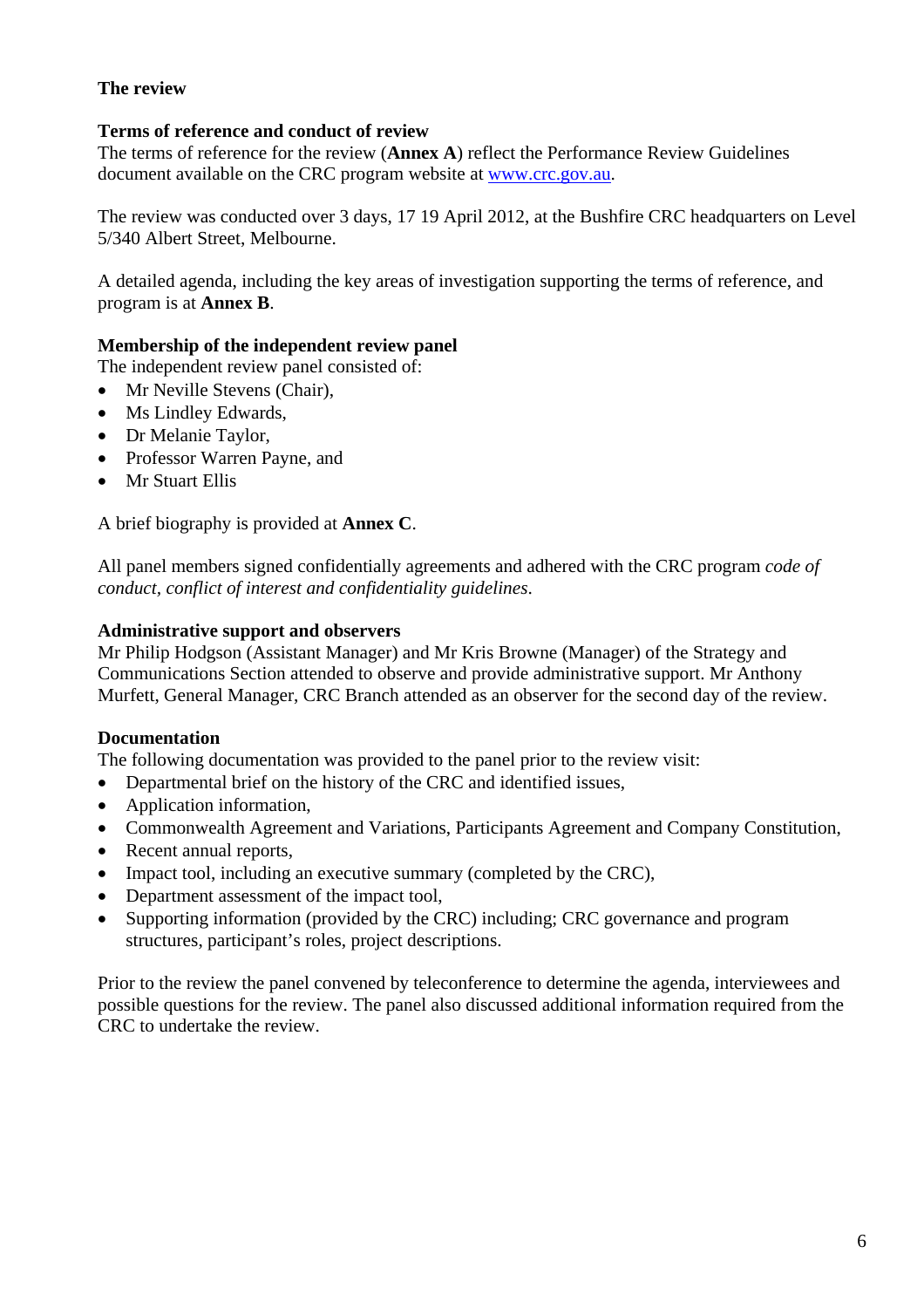## **Observations and Recommendations**

## **A Resources (governance, management and collaboration)**

The CRC collaboration currently marshals appropriate participants and other resources to achieve the proposed outputs expected of it under its agreement with the Australian Government. The CRC has an effective governance structure and management team to manage the research projects and to involve stakeholders and users in all the activities of the CRC.

The finances of the CRC are soundly managed. This has been illustrated by the steady receipt of contributions above contractual requirements and by governance decisions to bring independent accounting and financial expertise into the CRC and rotate the CRC auditor.

It is pleasing to see that the board has three independent directors beyond the end user participants, and that the audit and compliance committee is chaired by a person with specific financial skills and expertise.

In relation to transition planning, discussed further below, the panel considered that the CRC should widen its formal and informal stakeholder base to reflect its future plans and directions.

Overall, the governance for the CRC is sound with robust and effective structures enabling interaction with stakeholders. All stakeholders interviewed were positive about their experience with the CRC. The judicious use of committees; the organisational structures of these committees and how issues are managed, picked up and fed through to the board, the stakeholders and the executive, appear to be very functional and well organized.

#### *Recommendation 1: The panel recommends the CRC widen its stakeholder base to reflect its future plans and proposed scope and to assist in the diffusion and take up of outputs to the broader community (including; insurance groups, local government, other emergency services, and utilities).*

# **B Research and Education (impact and skills development)**

## **Research**

Overall, the CRC is undertaking quality research that addresses issues of economic, environmental and social significance to Australia. The CRC has demonstrated an end user focused education and training program that complements the research programs and that builds engagement, innovation and R&D capacity within end users.

The panel noted the CRC has effectively established its research projects in accordance with the program structure approved by the Commonwealth. The projects are aligned well with end user priorities as set by the stakeholder council across the three programs of research:

- Understanding Community Expectations
- Communicating the Risk
- Managing the Threat

The panel noted that the milestones for each of the three programs are broadly progressing according to the agreed schedule, albeit that the research is at an early stage. Notable exceptions include slippage in:

- Project 1.2.2: Simulation and Analysis of Case Study 1;
- Project 1.4.2: Report on the scenarios to enable use throughout the Bushfire CRC research and for user groups; and
- Projects  $1.5.2 / 2.3.2 / 3.6.2$ .

Overall the milestone report supports the confidence expressed in the impact tool that the projects have a collective probability of 0.90 of being completed as contracted.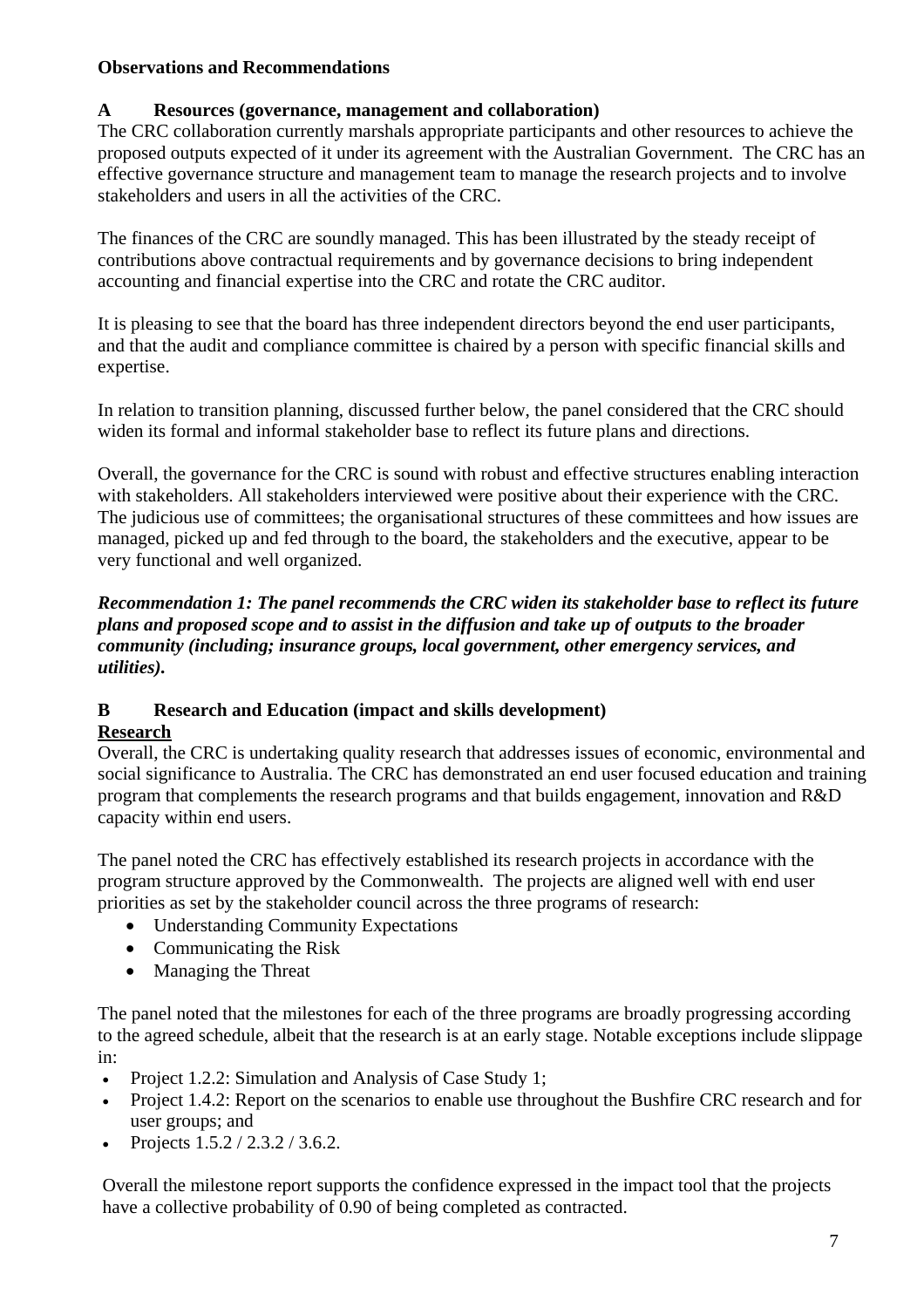#### *Program management and leadership*

The panel was satisfied that the CRC had robust research management that is sufficiently flexible to enable changes in direction where dictated by changing circumstances. The research program is well justified in accordance with the overall focus of the CRC and the contract with the Commonwealth.

The CRC has implemented an integrated approach to end users in its research programs and this appeared to be highly successful. The use of 'lead end users' assigned to projects and tasked with principal end user oversight at all stages of the research was a strength in the program; creating a sense of shared ownership in the progress and outcomes.

The panel was pleased that individual projects have been through a process of peer evaluation led by the Principal Scientific Advisors.

Researchers indicate that the project management systems implemented by the CRC work well although some researchers suggested the on line project management tool could be improved.

#### *Scientific and technical issues*

The panel found no substantial scientific or technical issues, although the panel highlights the challenges associated with the 'Risk Assessment and Decision Making' research program.

Notwithstanding that these challenges are acknowledged by the CRC, and that the projects within this research program are progressing on schedule, the panel considers that there will be a need for close scrutiny and potentially more resources and a wider skill set.

#### *Research activity and outcomes*

While much of the CRC activity under the current contract is formative and is too early to report upon substantial knowledge transfer that may be occurring (such as publications, patents, procedure updates, policy, legislative arrangements, etc), the panel notes there was substantial anecdotal evidence to suggest the CRC should do more to identify appropriate metrics to capture the impacts (both actual and potential). This would better support the CRC impact tool and provide evidence of the value of CRC activities to stakeholders.

The CRC drew attention to the extensive body of literature largely arising from the initial Bushfire CRC. Data were reported (H index) which indicated that the citations arising from these peer reviewed publications is in keeping with that of a cohort of leading international researchers in the broader bushfire field of research.

The panel notes that this data is a good indicator of the high quality of the CRC research overall. However, in addition the CRC is encouraged to explore and implement further metrics to track research quality, overall and at a program level, using both leading and lagging indicators.

The CRC should also consider enhancing its research data management systems to facilitate capture and analysis of the plethora of potentially valuable data collected by CRC participants.

Finally, the panel would encourage the CRC to investigate and implement mechanisms (as necessary) to ensure its research partners are fulfilling their duty of care in relation to research integrity as expressed in the Australian Code for the Responsible Conduct of Research

#### *Recommendation 2: The panel recommends the CRC explore and implement additional metrics to track research quality and use at a program level using both leading and lagging indicators.*

*Recommendation 3: The panel recommends the CRC improve its research data management systems to facilitate secondary analysis of data collected by CRC participants.*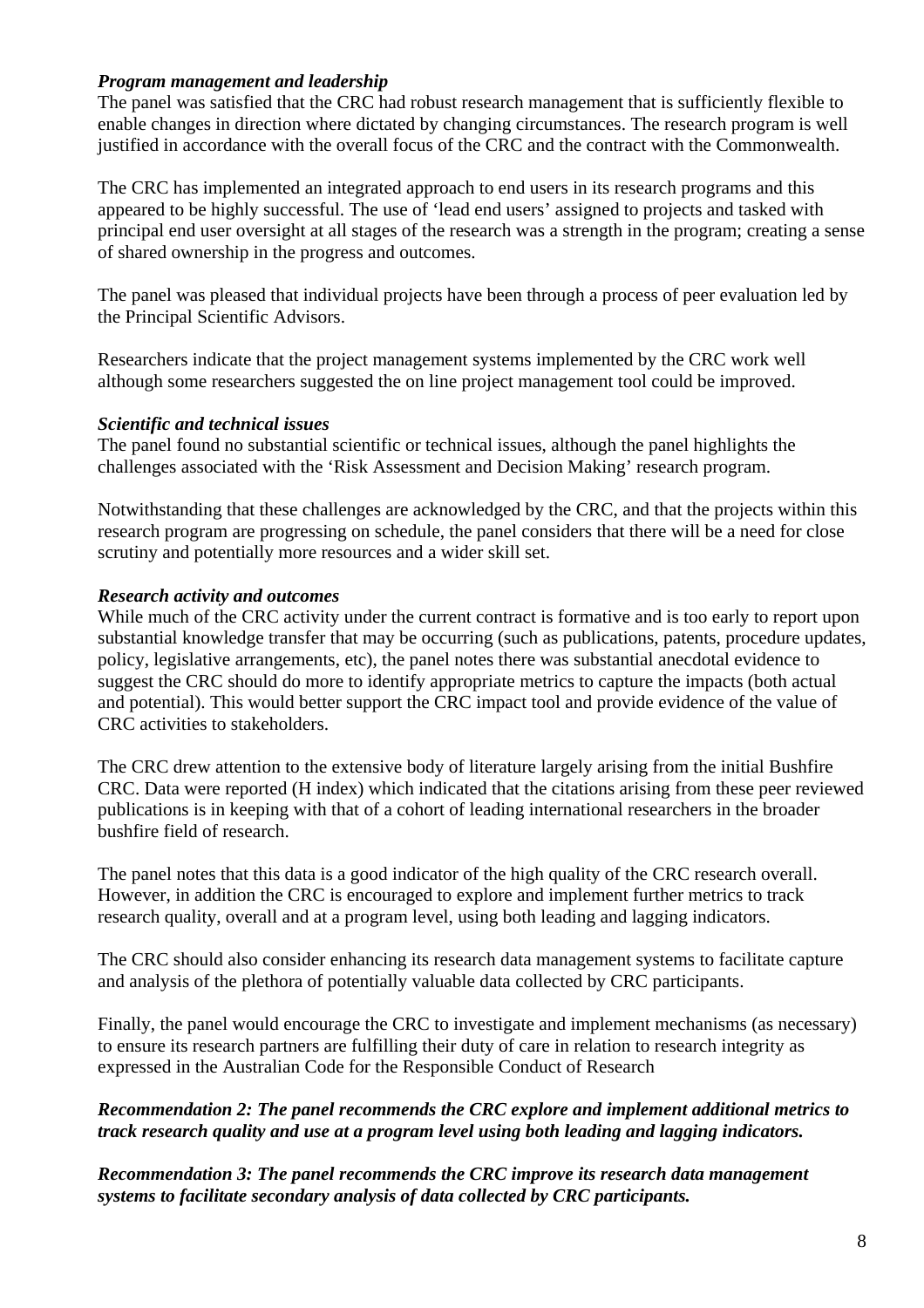#### **Research impact**

Critical to future research in this area is the ability to measure impacts. To demonstrate its performance, the CRC needs to articulate its achievements, impacts and outputs in a consistent and succinct way that can easily be communicated to stakeholders and the wider community.

The panel was concerned that the CRC had underestimated the probable impact of a number of its programs, particularly as end users suggested bigger impacts than that currently shown by the impact tool. The panel encourages the CRC to work with the department to re address the usage / impact data within the impact tool to reflect and articulate better the probable outcomes.

Very strong subjective evidence was provided by key stakeholders to indicate substantial uptake of the research outcomes had occurred. This uptake was reported to have resulted in considerable changes in stakeholder policy, practice and overall industry culture.

However the panel did not have access to objective data regarding the uptake of research outcomes and its effect on changing stakeholder policy and practice.

Thus while there is a strong sense that research outputs are meeting end user expectations and are adding value to the overall operation of the stakeholders, the panel encourages the CRC to invest in and establish a research evaluation program to provide the objective evidence.

The evaluation program should be seen as an integral part of the research program and not an 'added extra'. It should be planned from the start of each research program. This will involve clear identification of desired program objectives (impacts) and goals (outcomes) and the associated metrics needed to evidence the uptake / usage / impact of CRC activities.

*Recommendation 4: The panel recommends the CRC evaluate the impact and outcomes of the research and to try and identify appropriate metrics to track and measure usage (for all potential impacts).* 

*Recommendation 5: The panel recommends the CRC explore metrics to track and measure impact to evaluate success / uptake of research outputs (including web based tools) to evidence change – fire policy, operation processes, industry standards, and social awareness.* 

*Recommendation 6: The panel recommends the CRC revise the impact tool in consultation with stakeholders (end users) and the department to reflect more realistic estimates of impact and for the benefit of the CRC post CRC program funding.* 

## **Education and training**

#### *Ability to attract and retain students*

The panel noted the CRC has experienced some difficulties in recruiting post graduate students but that these issues are in line with national trends. However, in the future the panel considers that it would be appropriate for the CRC to explore scholarships to support the research component of a Masters by Coursework program as a mechanism to increase the uptake of post graduate students.

The CRC could also ensure that the education opportunities offered within the CRC are well understood by education institutions and not left to chance or the effort of individual research staff within institutions alone.

The CRC should continue to ensure:

- a) Participation in information sessions with universities open days (either directly, or through provision of material),
- b) Greater information distribution via social media channels, and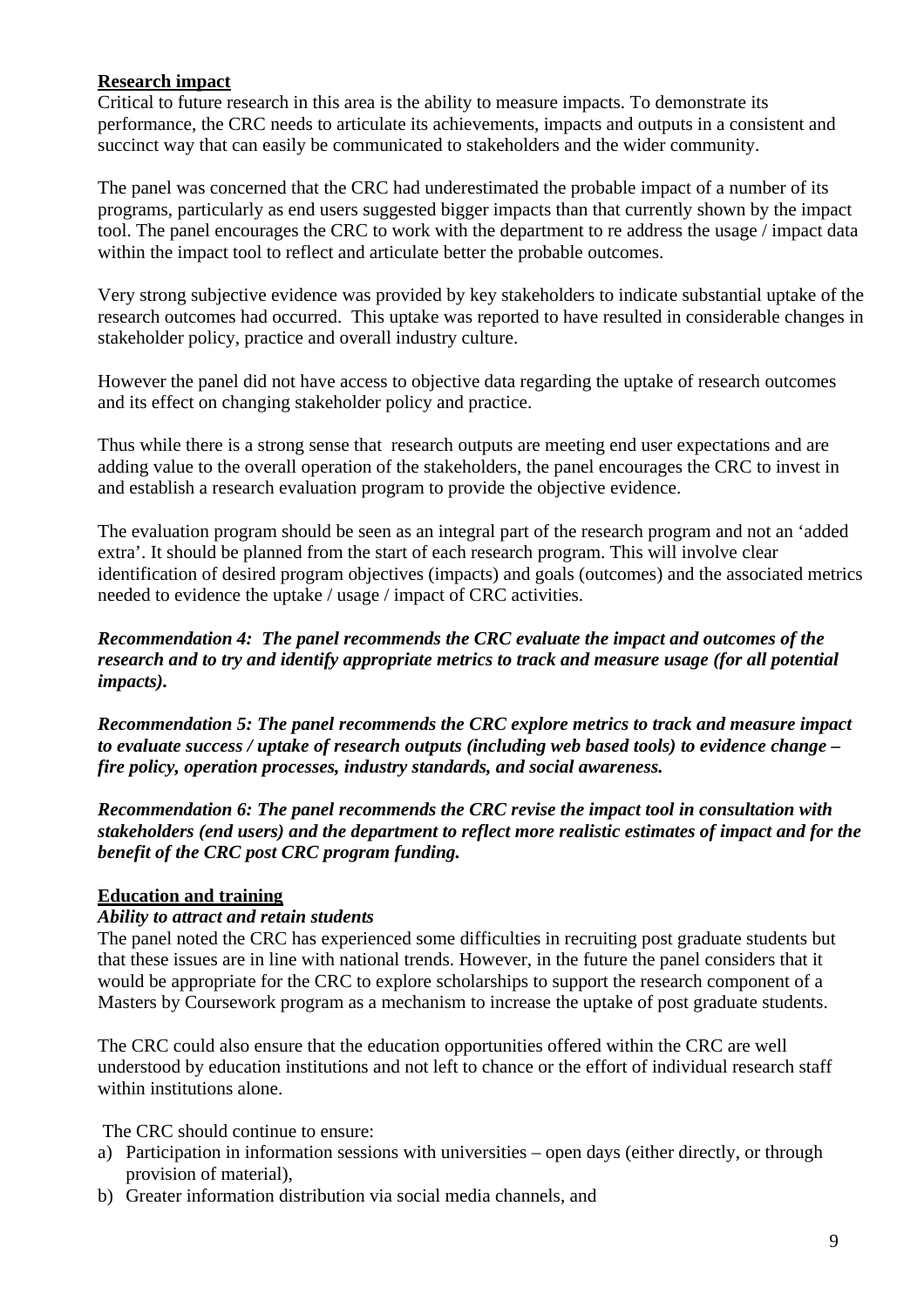c) Development of more mentoring opportunities with students at the undergraduate level through, for example; increased holiday programs, short term placements with researchers / end users for honours / graduate students, or other funding incentives.

The CRC reported a strong track record of attracting and retaining Higher Degree by Research students through to graduation (85% graduation rate). However, no data were presented on the quality of the students (other than graduation rate). Indices of quality could include reporting the scores used to assess scholarship applicants, progress rates (timely completion) and implementing a scoring system for PhD theses. These measures are used by some but not all universities in Australia.

#### *Recommendation 7: The panel recommends the CRC explore and implement a formal system to evaluate the quality of its Research Education program.*

#### Engagement with CRC research, project management and knowledge exchange

The panel commends the strong alignment between the student research and the overall CRC research program. The students acknowledged that being involved in the broader management of their own projects was a very valuable experience (e.g. recruiting participants for their research, negotiating data access, etc).

The students appreciate the substantial end user engagement in their projects. In particular, this appeared to be focused upon facilitating access to data collections.

#### Support structures

The past and present students who attended the review were positive about the support the CRC provided to them during their study. There was a strong sense of 'belonging' to the CRC displayed by the students.

The students were happy with their induction into the CRC and also into the overall fire industry. While the CRC is clearly supporting its students, the panel believes the CRC could do more to ensure the student group is given more regular opportunities for professional development training in media, professional writing, project management, and IP. These courses should be made more available beyond the annual conference.

The students acknowledged the benefits of being involved in summer placement programs prior to undertaking a scholarship and the value of scholarship top ups and funding support for completing manuscripts.

#### *Recommendation 8: The panel recommends the CRC introduce more regular professional development courses (not just annual training workshops via the annual conference).*

#### Education course development

The panel was impressed with the number of Higher Education and Vocational Education courses that have been or are being developed and implemented.

The panel noted that a number of participant fire agencies are Registered Training Organisations and deliver AQF levels 2 (Certificate II) 6 (Advanced Diploma) programs. The outputs of the CRC have been incorporated into the relevant elements of these programs (Training Packages).

The panel notes the creation of a Masters by Coursework program that is about to be implemented in collaboration with the University of Melbourne. Such a course should enhance the industry profile.

The breadth of courses developed by the CRC was also pleasing including specific programs focused upon primary school aged children. In addition to formal coursework, the CRC evidenced extensive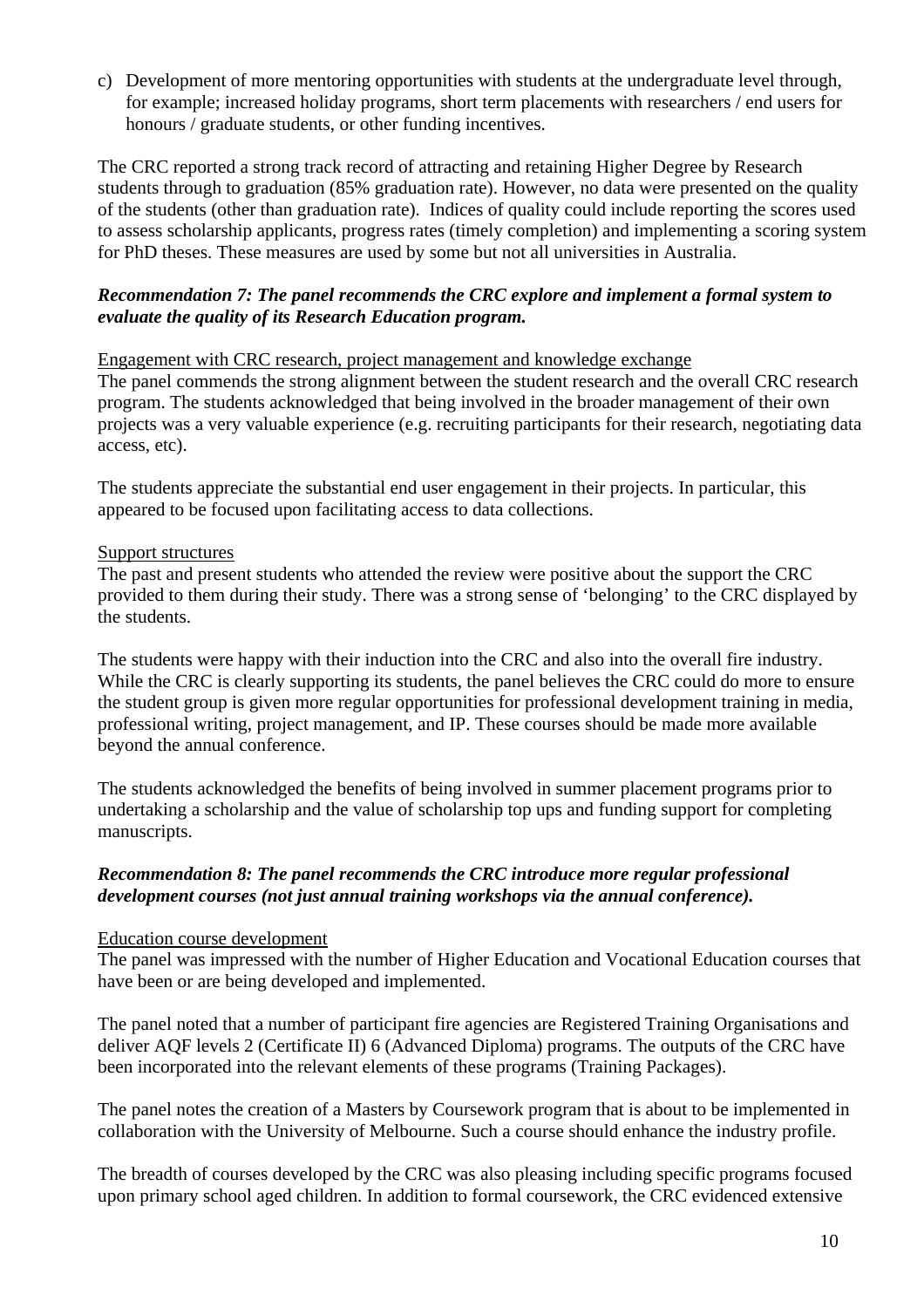uptake of CRC program outputs into technical conferences (eg. Annual AFAC conference) and associated professional development courses.

## **C Results (commercialisation and utilisation)**

The outputs from the previous CRC's research are being delivered and are highly valued by industry; however, as noted earlier the degree of economic, environmental and/or social benefits to Australia is not being well evidenced by the CRC.

The CRC utilisation strategy relies heavily on the end user agencies. The panel supports this approach as it is a jurisdictional legal requirement and core business of those agencies.

However, in addition, the panel encourages the CRC to broaden its utilisation activities at the community level. In particular the use of its social media tools to diffuse research outputs and encourage take up by end users beyond the participant base should be enhanced.

#### End User Engagement

During the review the panel received direct assessments and comments from a range of end user agencies, drawn from across all States and Territories. Both the degree of support and the esteem in which the CRC is held was evidenced both by the enthusiasm with which end users spoke about the CRC and the quality of its research, and also in the seniority of the representation provided by these agencies at the review.

Of the end user agencies that were represented at the review, a number of consistent and positive observations were made:

- − all were highly supportive of the research and conduct of the Bushfire CRC.
- − those who had direct contact with CRC postgraduate students were impressed by their ability, enthusiasm, and quality.
- − all felt highly engaged with the research.
- − many who spoke were able to identify impacts that the CRC had made to their organisations and/or to their operations during the time it had been active (this clearly included impacts resulting from the earlier Bushfire CRC funding round).
- − all valued the CRC and expressed a desire for research in this area to continue beyond the life of the current CRC.

The CRC was highly engaged with the peak industry body, AFAC. This partnering underscores the Bushfire CRC's presence as a national research centre and helps to defend against perceptions that it is focussed on the needs or research issues of any single jurisdiction.

The CRC is able to leverage further benefits from its relationship with AFAC through the annual joint conference. There is little doubt that this partnering provides the CRC with greater access to potential end user groups and enables it to showcase its research portfolio to a broad national and international audience.

In discussions with a selection of end users it was apparent that the contributions of the CRC were valued and were actively implemented by a wide range of agencies; from the large organisations such as the NSW RFS to small agencies, such as ACT Parks and Tasmania Fire Service. There were many benefits derived by different end users with smaller agencies appreciating the additional research capability which extended well beyond their individual budgets.

The CRC indicated that it had reviewed its previous approach to end user engagement and utilisation of research deliverables. It had conducted research to evaluate barriers to translation of research into policy and practice, and this appeared to have been conducted with a degree of rigour. It was clear, however, that significant barriers existed within some end user organisations; a situation over which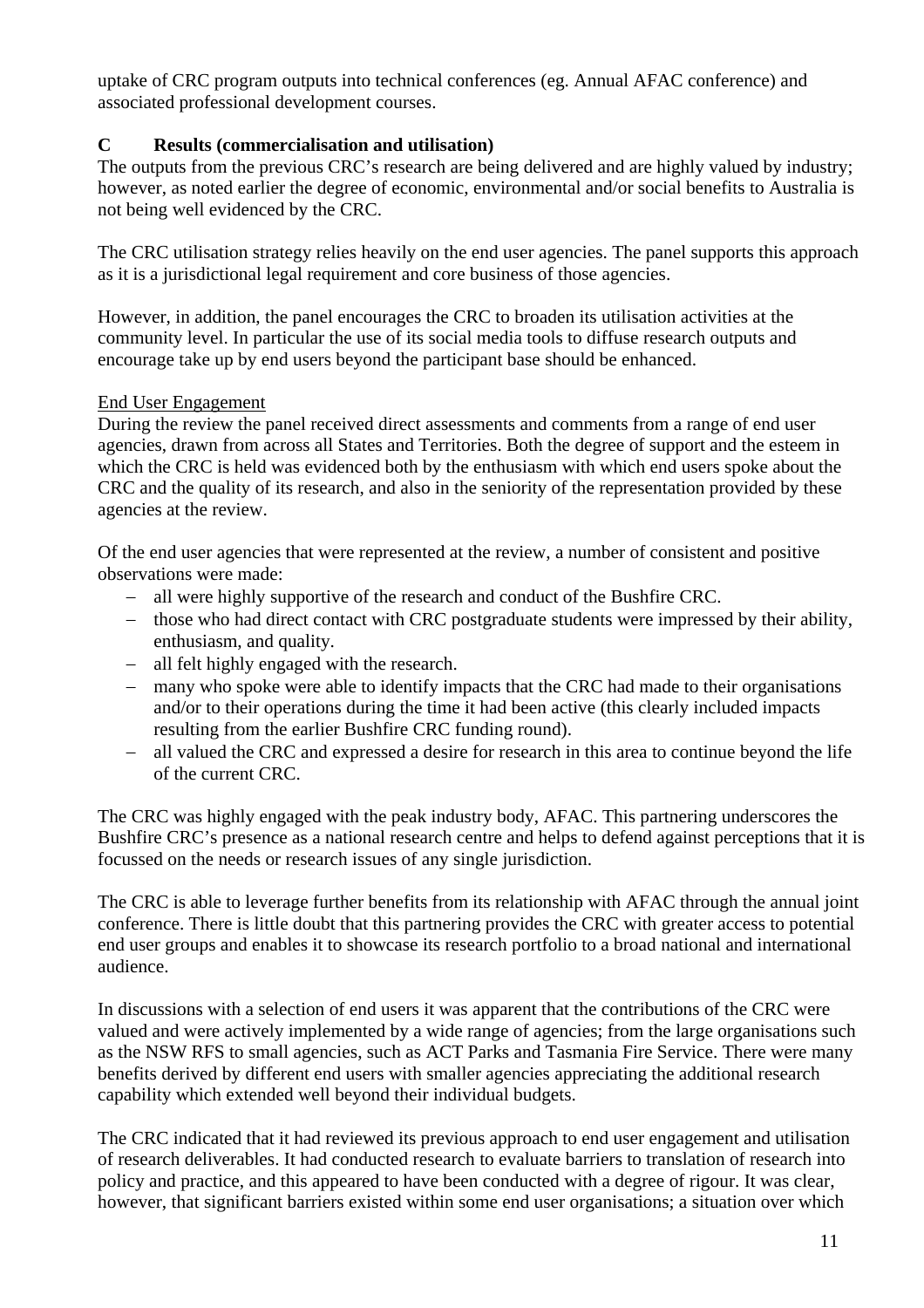the CRC could reasonably be considered to have only limited control. During the course of the review it was suggested, more than once, that this potential block to translation could be eased through use of 'translational users' embedded in end user agencies who could work to ensure that benefits could be diffused more effectively through these organisations and onwards to communities.

The CRC presented the panel with its utilisation strategy that incorporated both research deliverables and a discrete second stage of research packaging. The goal of this second stage was to assist utilisation through provision of more relevant and usable end user products and communication / engagement mechanisms, such as seminars and workshops.

It was less apparent that these impacts were being systematically measured or captured and, therefore, were likely to be available as evidence of utilisation and impact in future reporting or funding proposals. As mentioned under research, it is recommended that the CRC invest in 'researching the research' to try to identify appropriate metrics and methods of capture. Similarly, through discussions concerning the employment of CRC postgraduate student alumni, the potential to identify, through the alumni, further utilisation and impact of the current Bushfire CRC was raised.

Some utilisation of Bushfire CRC deliverables is being made directly available within end user organisations through professional development and training, as well as through the provision of training tools/packs and best practice approaches.

Building its social media as part of its utilisation strategy will enhance diffusion and assist building the stakeholder base. Social media strategies need to consider twitter feeds and the like building through the use of social networks, such as Facebook and LinkedIn. The social media tools that are available and being explored by the CRC are supported by the panel which considers that these tools can assist to diffuse knowledge to stakeholders, build community support, and create a high impact communication strategy that can be easily deployed.

The panel noted that the CRC is hiring a person with strong web based skills in social media, and recommends that the CRC determine and prioritise the strategies that will have the most impact (social media, or web gaming, or interactive display technology).

*Recommendation 9: The panel recommends the CRC explore options to track and survey the impacts of the CRC through alumni both inside and outside the existing set of end user agencies, industries, and SMEs, to explore the impact of its education program, research activity and its knowledge diffusion into the community.* 

*Recommendation 10: The panel recommends the CRC expand its work on web material and social media to improve diffusion of information, knowledge, and research (web engines / social media, web content).* 

#### **D Performance against the Commonwealth Agreement (general issues)**

The CRC is meeting the requirements of the Commonwealth Agreement and is delivering the proposed outcomes for end users. The CRC is developing its transition strategies for the period beyond the term of CRC funding, and appears to have options that – even in the worse case scenario – will still bring benefits to its end users.

#### **E Transition (wind up) planning**

The CRC proposes that any future research body in this arena should be broader and address all natural hazards flood, cyclone, storm, earthquake and tsunami. If this was adopted, the programs would include the community resilience elements of:

- Incident management
- Workforce health and Safety
- Community messaging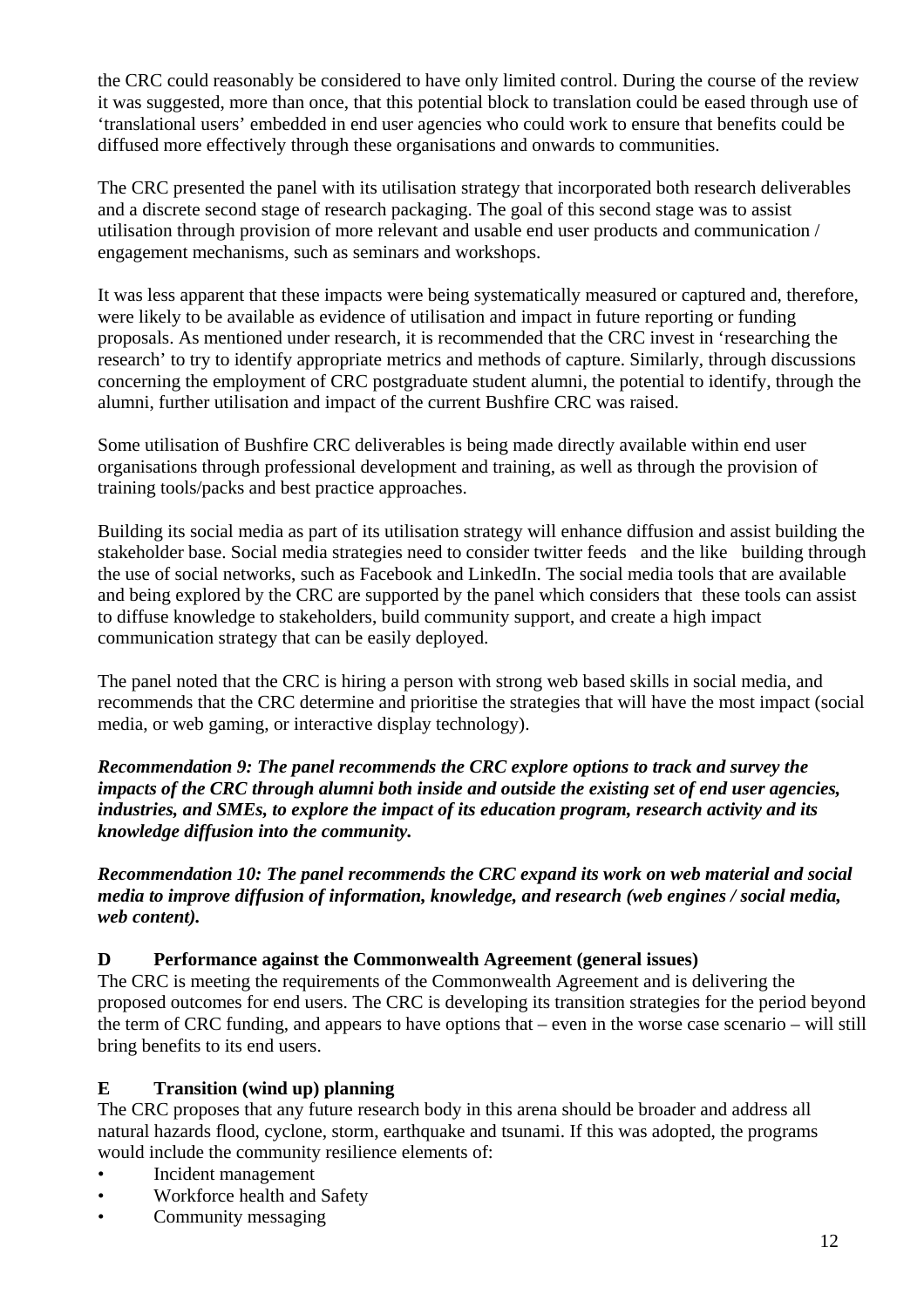- Community education
- Community resilience

The CRC has identified three options for transition from the current CRC to this broader research body:

Option1: an institute funded in part by the Commonwealth (seeking \$10 million per annum, to be matched by \$5 million in cash from the Commonwealth and \$5 million in kind from participants including State Governments);

Option 2: a new CRC bid based on natural hazards;

Option 3: a smaller research centre working broadly in natural hazards but funded only from participants and State and Territory governments.

The panel was advised by the CRC that it strongly supports option 1 at this time, and that a further application to the CRC program would be unlikely to be supported by the current stakeholders. It further advised that the Victorian government is committed to supporting an institute as this was recommended in the Victoria Bushfire Royal Commission.

It is the current intention of the Bushfire CRC to seek to transition to an Institute.

The CRC presented a range of funding options including state only funding through to state and commonwealth funding. It identified a governance model very similar to a CRC, but as a joint venture involving:

- a. Australasian Fire and Emergency Service Authorities Council (AFAC)
- b. Emergency management agencies
- c. Bureau of Meteorlogy (BoM)
- d. Geo science Australia
- e. Community
- f. International community
- g. existing partners.

The panel noted the attraction of option 1 to the CRC but was concerned the CRC should not constrain itself to a single approach. The panel noted that the form and structure of any future research body would depend in part on the option chosen.

In considering transition issues, the panel noted the advice of the CRC that any scenario would take account of its ongoing responsibility to effectively budget for its transition from the CRC Program – including the ongoing support of its post graduate students.

The panel was informed by the CRC has a current cash balance of \$8.6m, including a carry over of \$2.752m from the original CRC and that it had sought approval from the department to utilise these funds to extend the existing three year term by one year to June 2014. It had sought this extension to enable greater utilisation of outcomes of its research and education programs and to provide additional time to pursue options and support for future research in this broad area.

The panel supports this approach, noting that there would be no additional cost to the Commonwealth.

The end users engaged with the Bushfire CRC are extensive, comprising more than 45 agencies. There was, however, some discussion about whether a further set of end users existed and whether they should be actively encouraged to become engaged with the Bushfire CRC at this point in time; even if they did not bring direct cash contributions with them.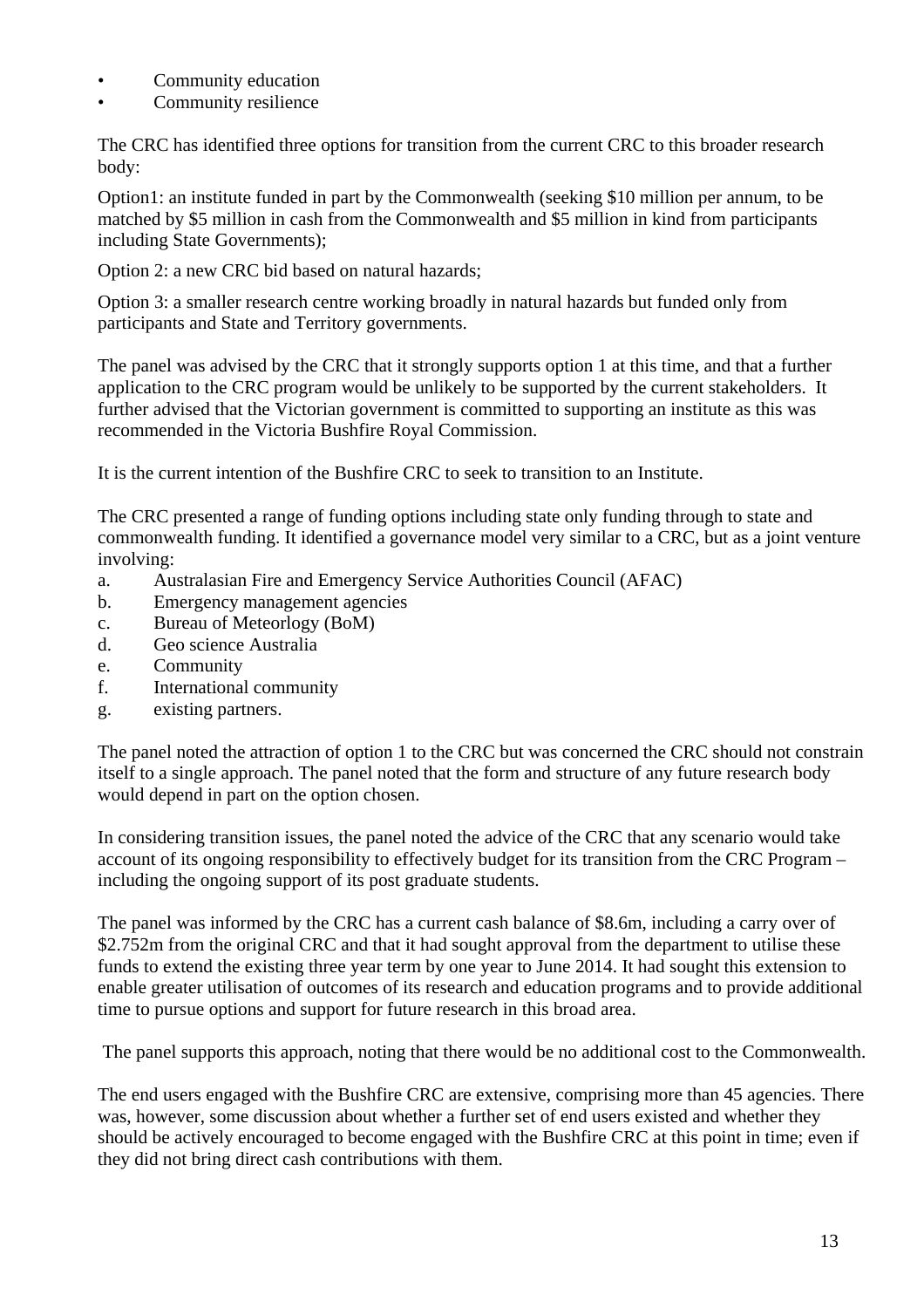The panel felt that the potential for future engagement with this second tier of 'harder to reach' end users, e.g. insurance companies, local governments, water authorities, electricity distributors, might be a useful investment given the uncertainty surrounding future funding streams. Such engagement could provide potential for capturing new sources of interest in the existing Bushfire CRC research program and would enable the Bushfire CRC to demonstrate its research quality and approach to a wider selection of potential end users.

#### *Comment: The panel supports the CRC proposal to extend its funding term by 12 months to 2014.*

#### **Acknowledgments**

The panel would like to express its appreciation to the Chairman, Board of Directors, CEO and Executive Committee, staff and students of the Bushfire CRC for their time and assistance in providing data and helpful discussions during the conduct of the review.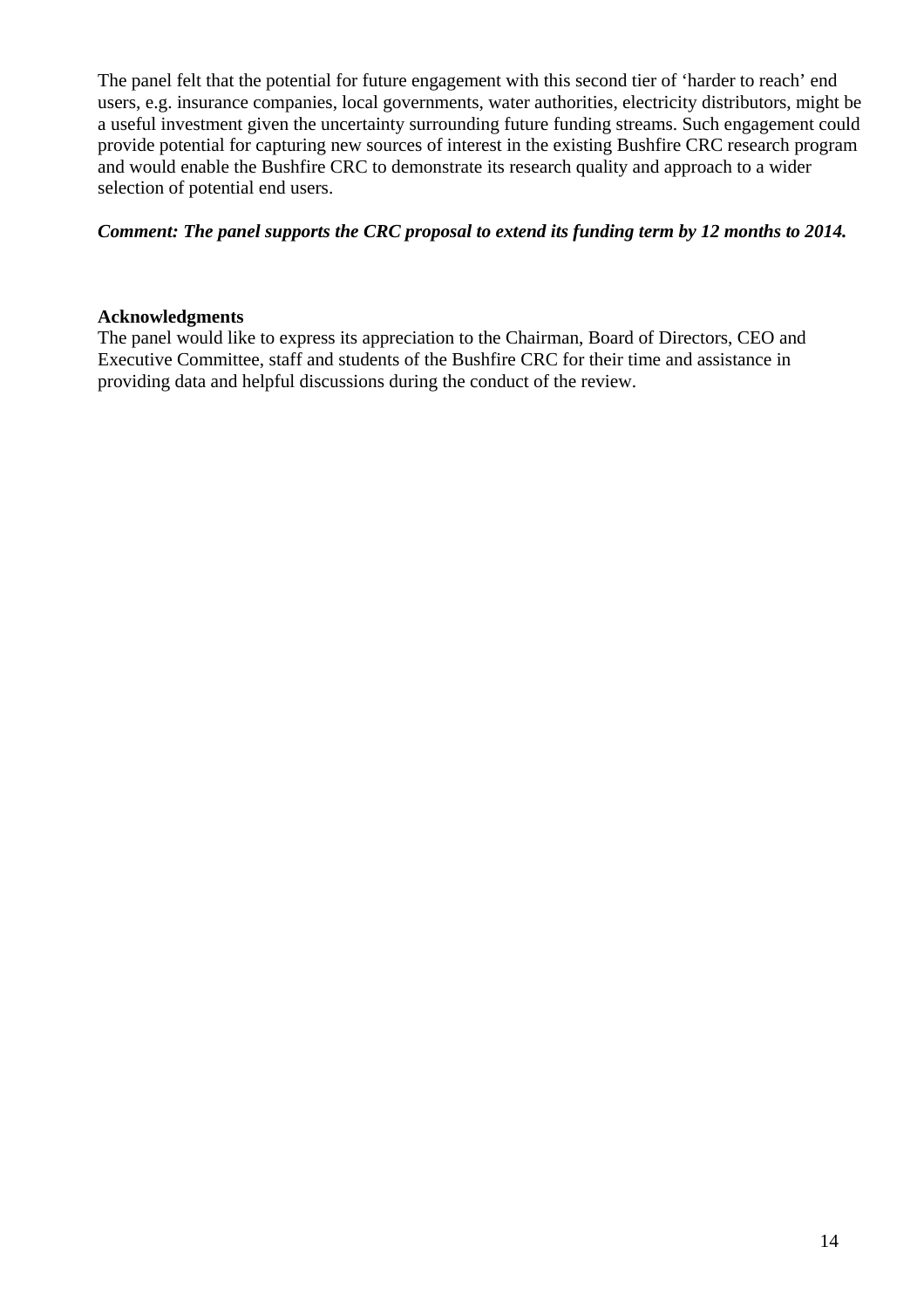## **PERFORMANCE REVIEW TERMS OF REFERENCE**

#### **Resources (governance, management and collaboration)**

- a. the CRC collaboration marshals the appropriate participants and other resources to achieve the proposed outputs; and
- b. the CRC has effective governance and management arrangements.

#### **Research (skills development)**

- a. the CRC is undertaking excellent quality research that addresses issues of economic, environmental and/or social significance to Australia; and
- b. the CRC has a end user focused education and training program that complements the research programs and that builds engagement innovation and R&D capacity within end users.

#### **Results (commercialisation and utilisation)**

- a. the outputs from the CRC's research is/will deliver high levels of economic, environmental and/or social benefits to Australia;
- b. the CRC is undertaking utilisation activities to deploy research outputs and encourage take up by end users; and
- c. the CRC has effective SME strategies that build innovation and R&D capacity.

#### **Performance against the Commonwealth Agreement (general issues)**

- a. the CRC is meeting the requirements of the Commonwealth Agreement and is delivering the proposed outcomes for end users and Australia; and
- b. the CRC has robust transition strategies for the period beyond the term of CRC funding to maximise the benefits it generates for end users and Australia and where applicable, to continue its operations.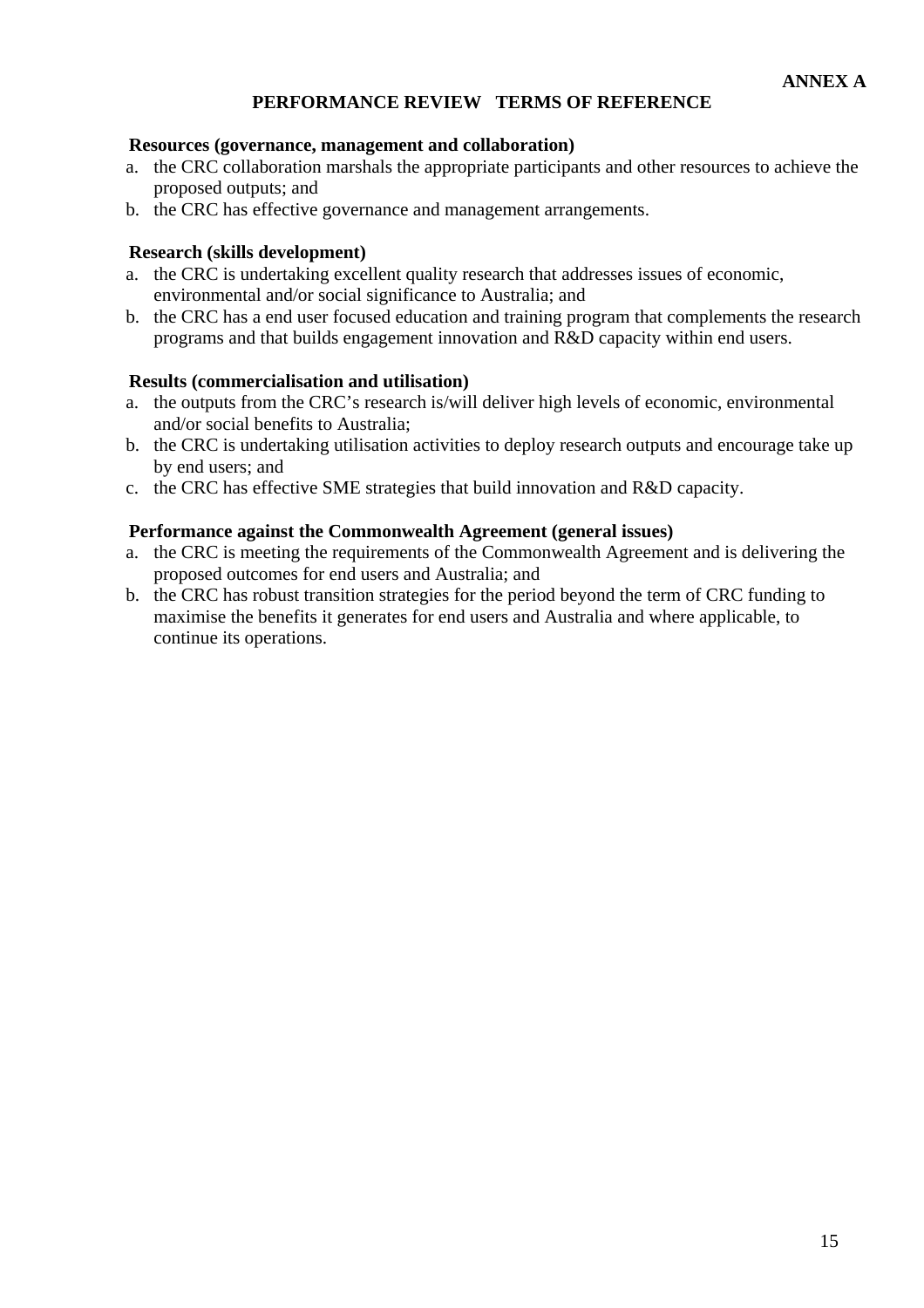#### **PERFORMANCE REVIEW – AGENDA**

## **CRC Program Performance Review Bushfire CRC**

# **17 19 April 2012**

## **Draft Agenda (see full program overleaf)**

| <b>Venue</b>                   | Bushfire CRC, Level 5, 340 Albert Street, East Melbourne                                                         |
|--------------------------------|------------------------------------------------------------------------------------------------------------------|
| <b>Contact</b>                 | Beth Whelan T: +613 9412 9603 M: +61 404463612                                                                   |
| <b>Review panel</b><br>Taylor, | Mr Neville Stevens AO (Chair), Ms Lindley Edwards, Dr Melanie<br>Professor Warren Payne, and Mr Stuart Ellis AM. |

*Arrive: Monday 16 April. Accommodation: Hilton on the Park* 

# **Day 1 – Tuesday 17 April, 2012**

| <b>Time</b> | <b>Description</b>                                                    |
|-------------|-----------------------------------------------------------------------|
| 8.00        | Depart hotel for venue: Bushfire CRC Headquarters                     |
| 8.30        | panel discussion (panel only)                                         |
| 8.50        | Welcome to Review - Introductions                                     |
| 9.00        | Overview of Bushfire CRC                                              |
| 9.15        | Governance, management, collaboration, strategic planning & direction |
| 10.15       | Q&A                                                                   |
| 10.30       | panel Debrief                                                         |
| 10.40       | <b>Morning tea</b>                                                    |
| 11.00       | Finances (Budget contributions/resources)                             |
| 11.20       | Impact tool assessment                                                |
| 11.50       | Q&A                                                                   |
| 12.00       | panel Debrief                                                         |
| 12.15       | Research Portfolio - Overview all programs (30 Min)                   |
| 12.45       | Q&A and panel debrief                                                 |
| 1:00        | Lunch                                                                 |
| 1.40        | Research Portfolio – Program 1 (30 Min)                               |
| 2.20        | Research Portfolio - Program 2 (30 Min)                               |
| 2.50        | Q&A and panel debrief                                                 |
| 3.00        | Afternoon tea                                                         |
| 3:15        | Research Portfolio – Program 3 (30 Min)                               |
| 3.45        | Q&A and panel debrief                                                 |
| 4.00        | Research Providers (Programs 1, 2,3)                                  |
| 4.50        | panel debrief                                                         |
| 5.00        | Conclude day 1                                                        |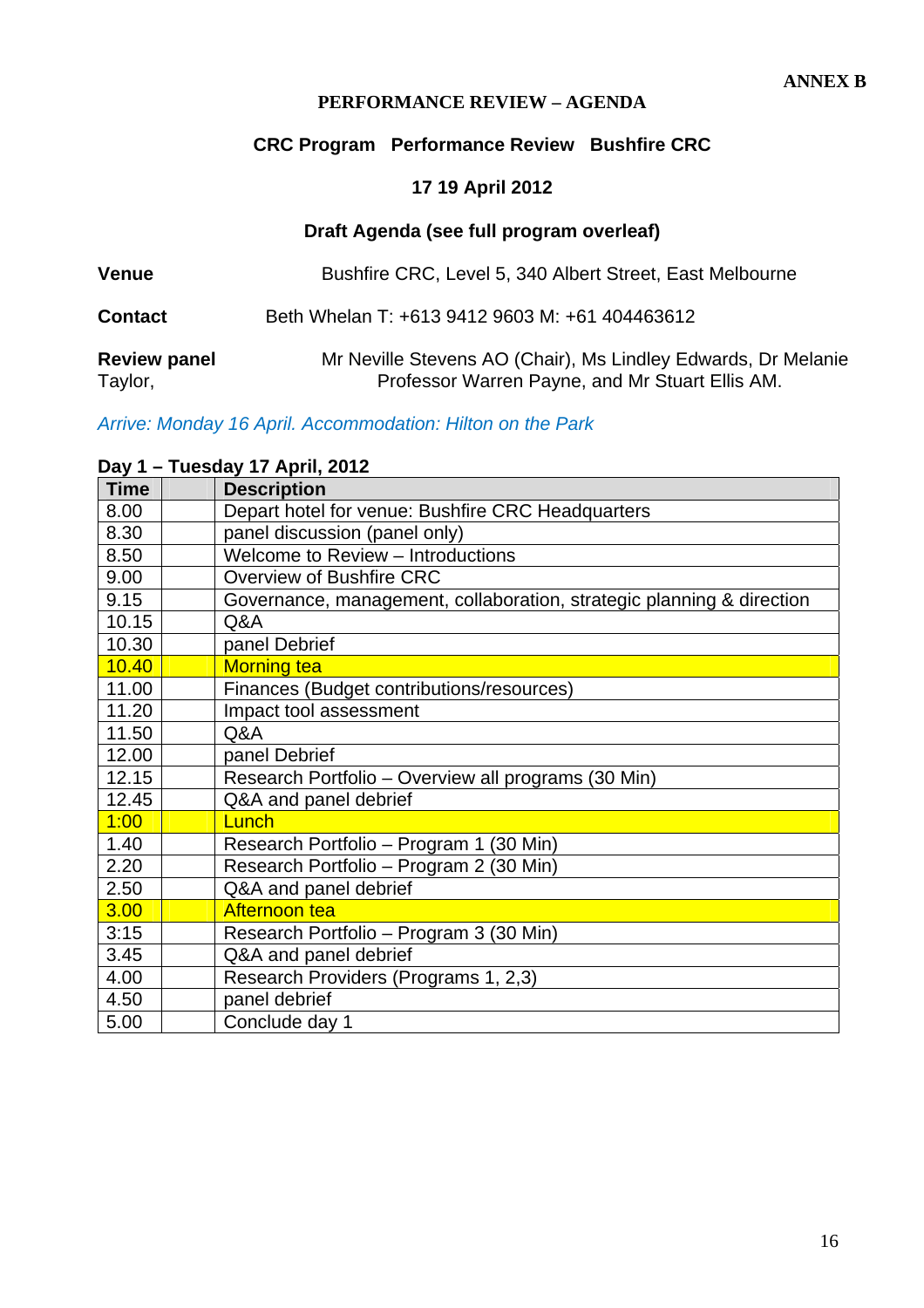| -u y -      | $1.001100000$ $10.00111$ , $2012$                 |
|-------------|---------------------------------------------------|
| <b>Time</b> | <b>Description</b>                                |
| 8.15        | Depart hotel for venue: Bushfire CRC Headquarters |
| 8.30        | Research Utilisation including knowledge transfer |
| 9.00        | Q&A                                               |
| 9.20        | panel debrief                                     |
| 9.30        | <b>Discussions with End Users</b>                 |
| 10:20       | panel debrief                                     |
| 10.30       | <b>Morning tea</b>                                |
| 11.00       | Skills development, education and training        |
| 11.30       | Q&A                                               |
| 11.45       | Education Program student interviews              |
| 12.15       | panel debrief                                     |
| 12.30       | Lunch                                             |
| 1.15        | Transition / wind up planning                     |
| 2.15        | Q&A                                               |
| 2.45        | panel debrief                                     |
| 3.00        | Afternoon tea                                     |
| 3.30        | Summary of Day 1 and Day 2.                       |
| 4.00        | Concluding remarks CEO and Chair - Bushfire CRC   |
| 4.30        | panel debrief                                     |
| 5.00        | Conclude day 2                                    |

# **Day 2 – Wednesday 18 April, 2012**

# **Day 3 – Thursday 19 April, 2012**

| <b>Time</b> | Description - panel Only                                                 |
|-------------|--------------------------------------------------------------------------|
| 9.00        | Draft panel Report (findings and recommendations)<br><b>Bushfire CRC</b> |
|             | Boardroom                                                                |
| 11.30       | Final debrief to CRC CEO and Chair of Board (recommendations)            |
| 12.00       | Departure to airport                                                     |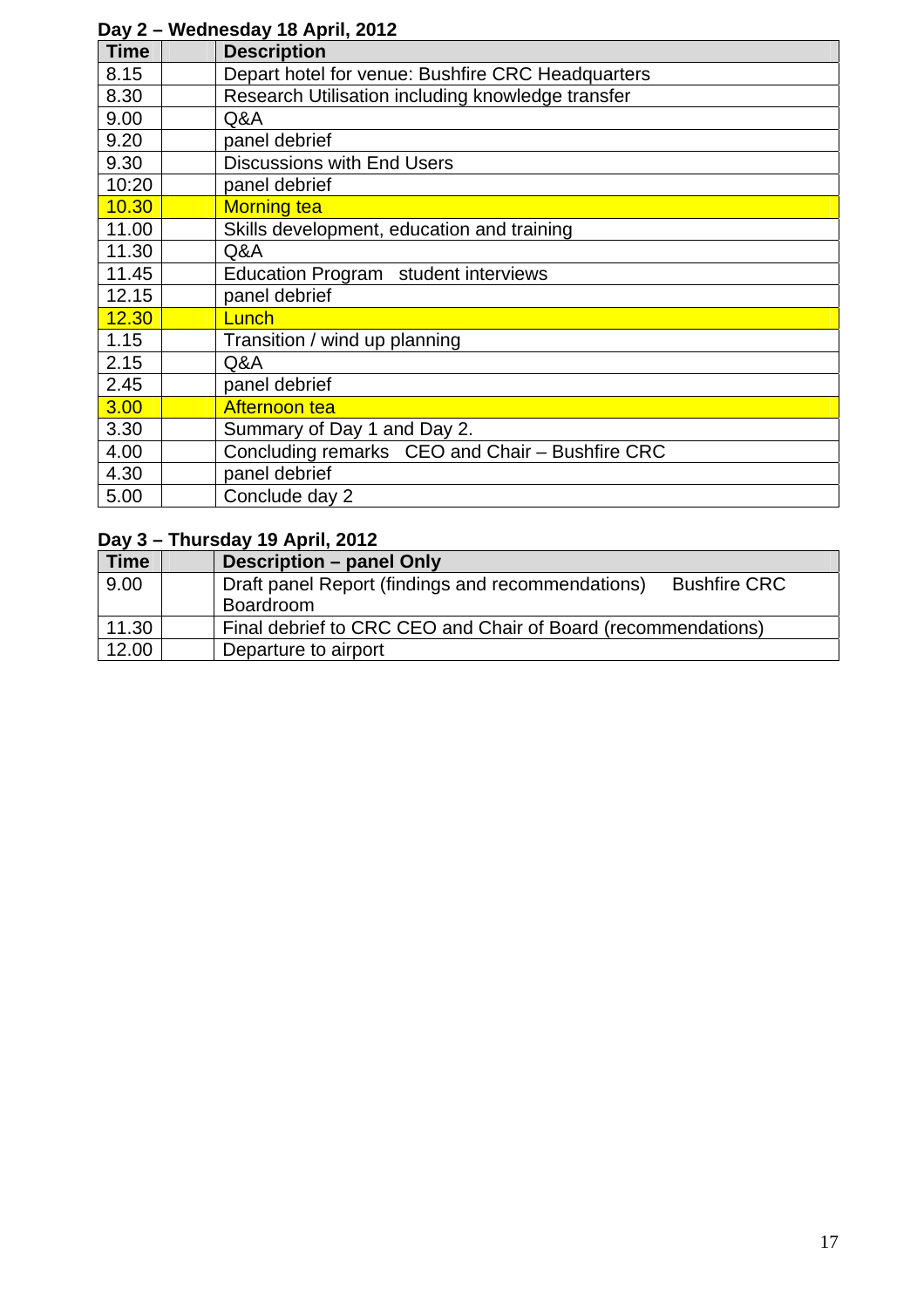## **MEMBERSHIP FOR PERMORMANCE REVIEW PANEL – 2012**

#### **Biography of panel members**

| <b>Member Name: Mr Neville Stevens (panel Chair)</b>                                                                                                                                                                                                                                                                                                                                                                                                                                                                                                                                                                                                                               |              |
|------------------------------------------------------------------------------------------------------------------------------------------------------------------------------------------------------------------------------------------------------------------------------------------------------------------------------------------------------------------------------------------------------------------------------------------------------------------------------------------------------------------------------------------------------------------------------------------------------------------------------------------------------------------------------------|--------------|
| <b>Short Biography</b>                                                                                                                                                                                                                                                                                                                                                                                                                                                                                                                                                                                                                                                             | <b>Photo</b> |
| Mr Stevens has for over 20 years had major involvement in Australian<br>Government industry, telecommunications, broadcasting and information<br>economy issues from both a domestic and international perspective. Mr Stevens<br>has worked in the Australian Public Service for 30 years, including five years as<br>Deputy Secretary, department of Industry, Technology and Commerce, three<br>years as Secretary, department of Industry, Technology and Regional<br>Development and eight years as Secretary, department of Communications,<br>Information Technology and the Arts. He currently provides high level policy<br>and strategic advice in his current roles as: |              |
| Chairman of NICTA, a largely public funded ICT research centre;                                                                                                                                                                                                                                                                                                                                                                                                                                                                                                                                                                                                                    |              |
| Chairman of Ac3, a company providing managed computer services in<br>NSW;                                                                                                                                                                                                                                                                                                                                                                                                                                                                                                                                                                                                          |              |
| Member of the Australian Government's IT Industry Innovation Council;<br>and                                                                                                                                                                                                                                                                                                                                                                                                                                                                                                                                                                                                       |              |
| Member of the Australian National Maritime Museum Council.                                                                                                                                                                                                                                                                                                                                                                                                                                                                                                                                                                                                                         |              |

## **Member Name: Ms Lindley Edwards**

## **Short Biography** Photo

Ms Lindley Edwards is the Group Managing Director of AFG Venture Group. The Group undertakes corporate advisory work which involves merger, acquisition, divestments, strategic consulting, fund raising and licensing for its client base of public and private companies based in Australia and in Asia. Previously she has worked as State Manager (Vice President) with Citibank, an Associate Director with the Corporate Banking Division of Macquarie Bank, and has also worked on a secondment basis for Boston Consulting Group and for the Victorian State Government Project. Ms Edwards was appointed to the CRC Committee in 2007.

#### **Member Name: Dr Mel Taylor**

| Member Name: Dr Mel Taylor                                                        |              |
|-----------------------------------------------------------------------------------|--------------|
| <b>Short Biography</b>                                                            | <b>Photo</b> |
| <b>School of Medicine, University of Western Sydney</b>                           |              |
| Dr Taylor joined the University of Western Sydney (UWS) as a Senior Research      |              |
| Fellow in February 2007, following a 20 year career in Human Factors in the       |              |
| UK. Since joining UWS she has worked in population mental health research         |              |
| and psychosocial impacts of adversity; including pandemic influenza, terrorism,   |              |
| CBRNE terrorism, radiological and nuclear accidents, global warming, and          |              |
| equine influenza. This work extends both to general population preparedness and   |              |
| response to adversity as well as to emergency responder preparedness, response,   |              |
| and training needs for managing such events. Additional areas of current interest |              |
| include risk perception, risk communication and knowledge and how these relate    |              |
| to emergency preparedness, compliance behaviours (e.g. public health              |              |
| behaviours, biosecurity practices etc.), and anticipated response behaviours.     |              |
| During her career in the UK she specialized in the optimization of human          |              |
| performance. Dr Taylor has been involved in the assessment of human               |              |
| performance and human error in many contexts, and has used a wide range of        |              |
| research methodologies.                                                           |              |
|                                                                                   |              |